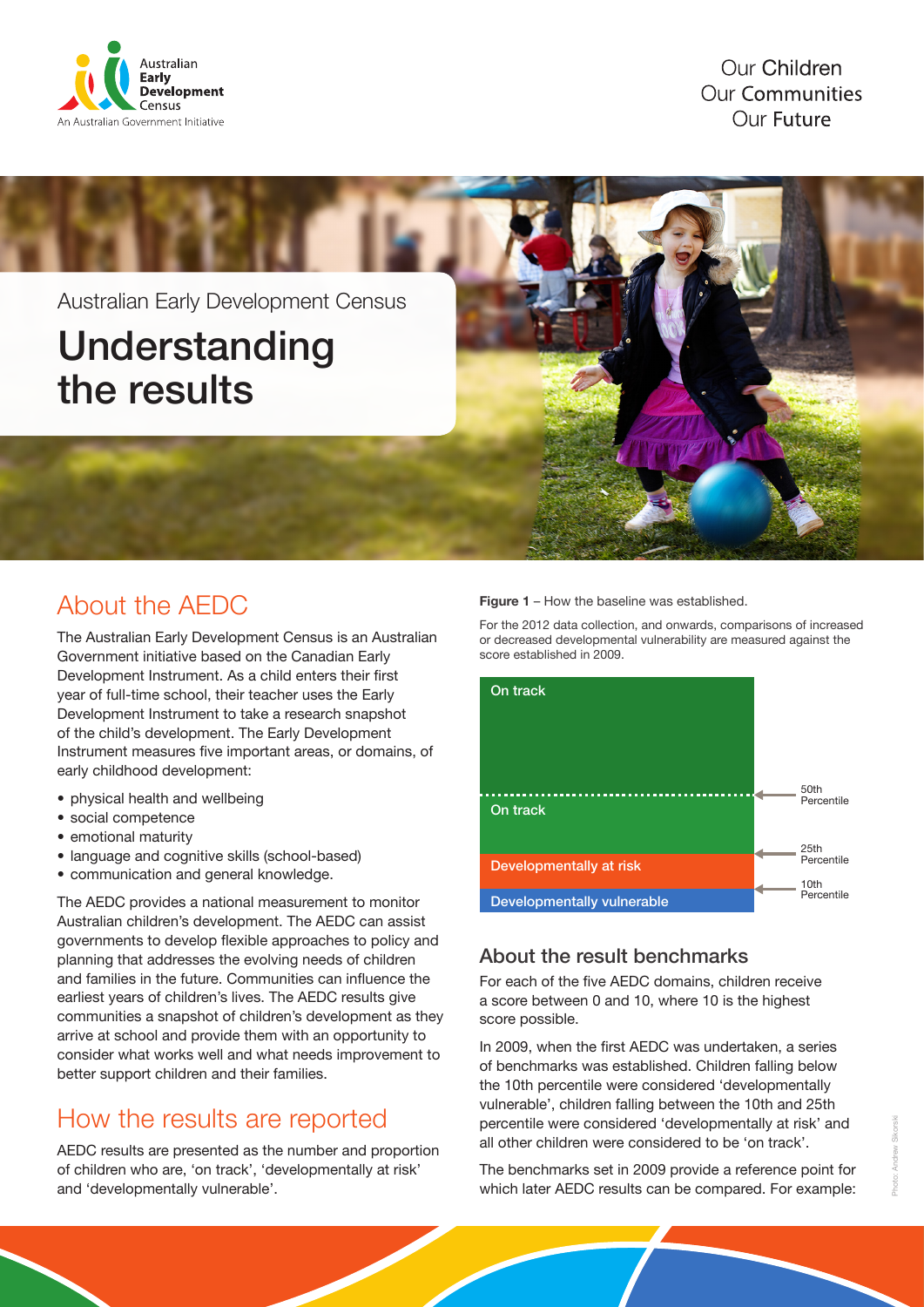in the 2012 AEDC only 6.8% of children were considered to be developmentally vulnerable on the Language and Cognitive Development domain, using the benchmarks established in 2009.

### Children developmentally 'on track'

From the 2012 collection onwards, children in the national AEDC population who score above the 2009 baseline established for 'on track' are classified as 'on track'.

#### Children 'developmentally at risk'

From the 2012 collection onwards, children in the national AEDC population who score below the 2009 baseline established for 'on track' but above the 2009 baseline set for 'developmentally at vulnerable' are classified as 'developmentally at risk'.

#### Children 'developmentally vulnerable'

From the 2012 collection onwards, children in the national AEDC population who score below the 2009 baseline established for 'developmentally vulnerable' are classified as 'developmentally vulnerable'. These children demonstrate a much lower than average ability in the developmental competencies measured in the domains.

# What are AFDC communities?

Although information is collected by teachers, results are reported for the communities where children live, not where they go to school. Results are analysed at the community and local community level.

Results are presented online as geographic maps along with results tables.

Results are available on the [AEDC website](http://www.aedc.gov.au) and consist of the following:

### National Report

*A Snapshot of Early Childhood Development in Australia 2012 – AEDI National Report* provides a unique overview of the development of Australia's children.

#### Community maps

Geographic maps show the proportion of children in the local community who are developmentally vulnerable on the domains.

#### Community profile

The community profile contains important information about early childhood development outcomes. The profile provides community-level results and contextual information for the whole community.

### School profile

A school profile provides schools with results for children attending their school who had information collected about them for the data collection. School profiles are not publicly available. A school's profile is available to only that school, and only if that profile shows results for six or more children.



#### Figure 2 – Web site data explorer view of AEDC communities